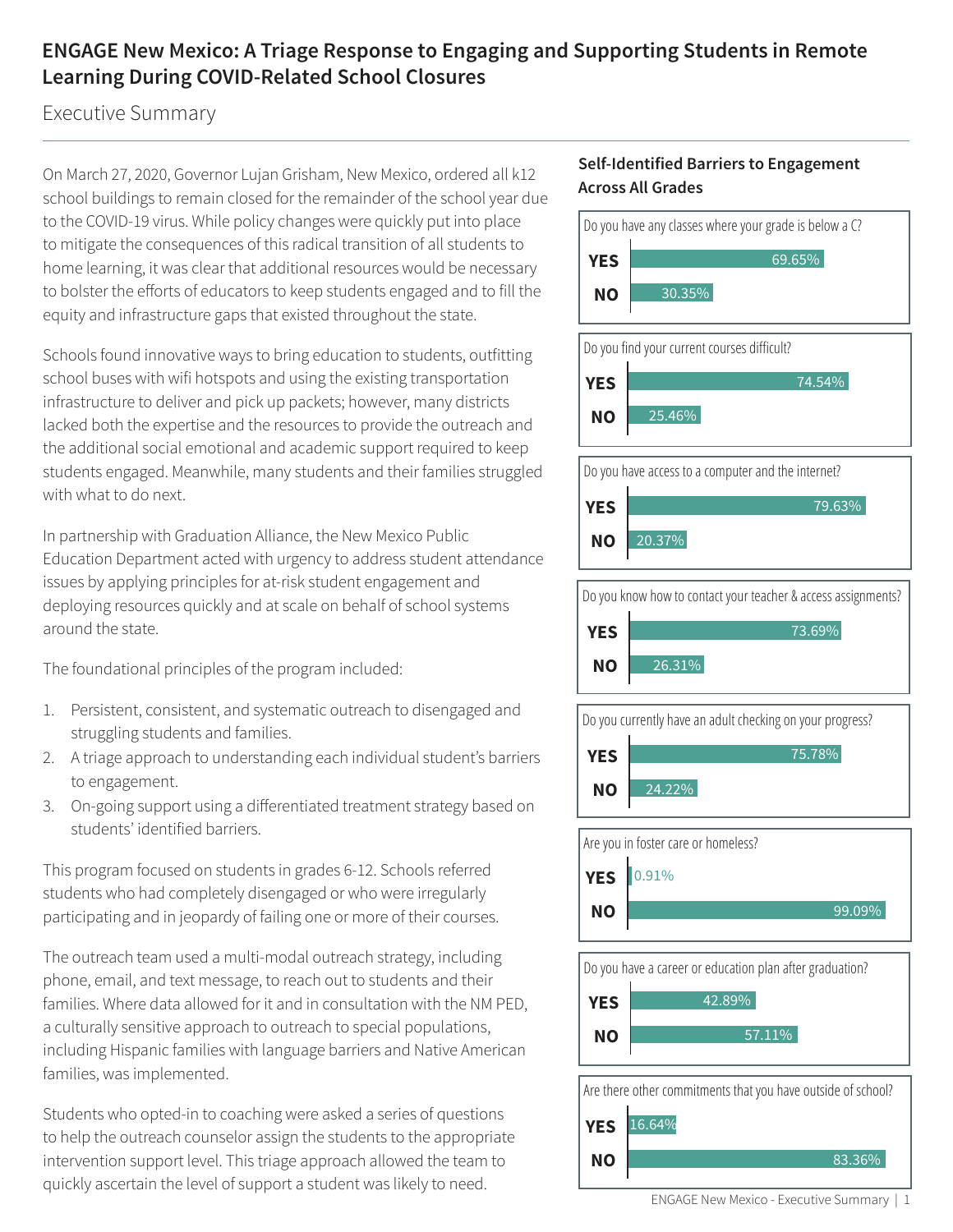The goal of the support team was to commit students to re-engaging with the district's continuous learning programming and provide the social emotional and academic support necessary to keep them engaged and on-track through the end of the school year. In addition to coaching, and when appropriate, the support team referred students and families to state and local resources related to public health initiatives, mental health support, and workforce support for families.

ENGAGE New Mexico was launched on April 23. By the close of day on April 24, forty-three percent of districts and charter schools in the state opted into participation and approximately 7,500 students were referred for outreach. In the subsequent weeks, the outreach team made more than 40,000 attempts to contact referred students, establishing contact with approximately 3,000 students and families. Fifty-three percent of the students the outreach team was able to connect with requested on-going support, and the support team conducted more than 11,000 interventions before school ended for the year.



# **Percentage of Students by Support Level Across All Grades**

## **Interventions Made by Support Level**